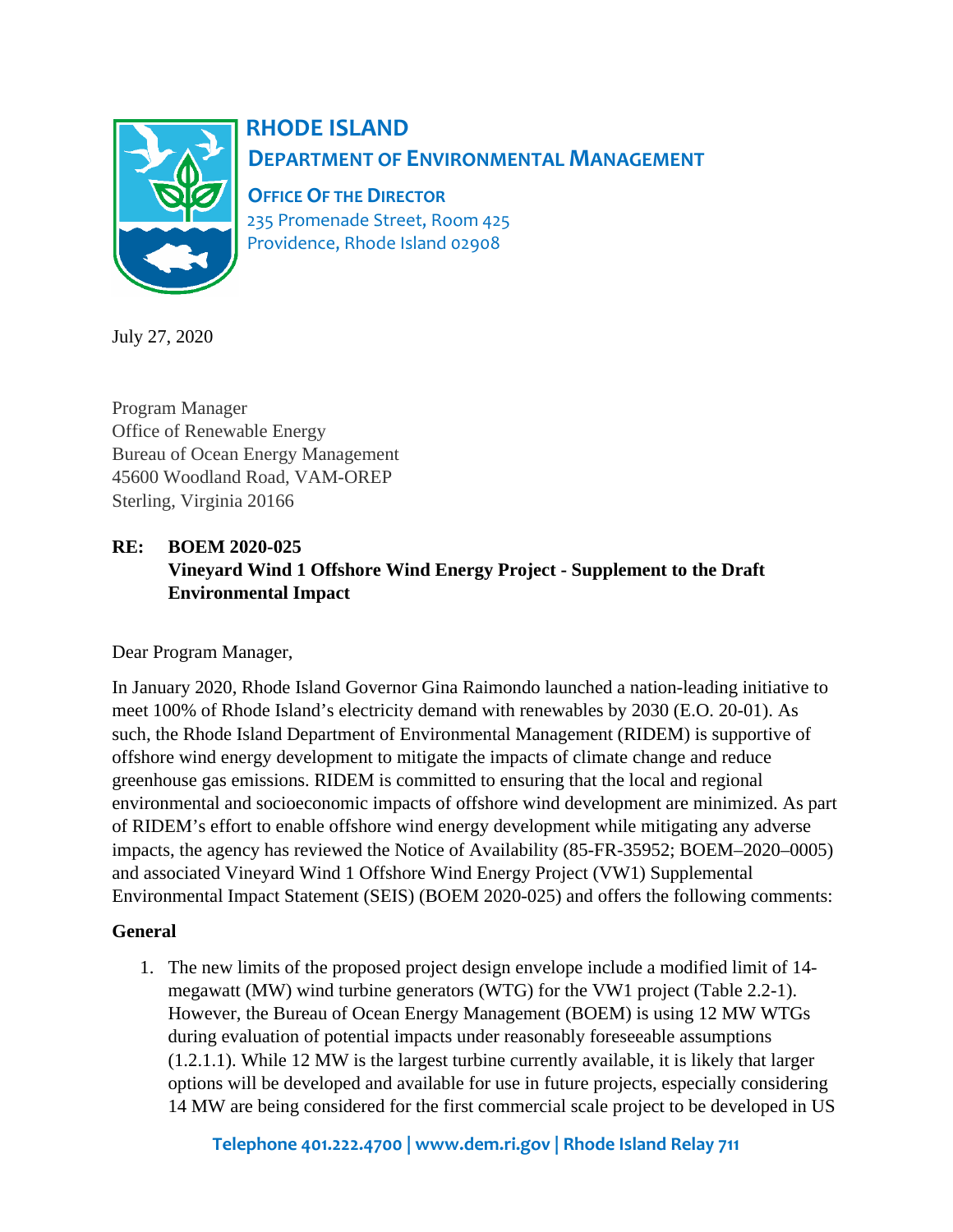federal waters. The impacts of complete buildout of Wind Development Areas (WDAs) may be different under a 14 MW scenario than the 12 MW scenario presented.

## **Benthic Resources**

- 1. New cable emplacement and maintenance are expected to have moderate short-term impacts in most areas, but impacts may be permanent if in hard bottom habitat or areas of submerged aquatic vegetation. These impacts are expected to be caused by direct disturbance during cable laying. However, there is limited discussion of potential impacts from cable armoring. Impacts caused by armoring will depend on the type of armoring utilized (e.g., concrete mattress, rocks) and may include some positive benefits after the initial disturbance phase. However, placement may also smother existing soft bottom habitat and benthic organisms.
	- a. It should also be noted that while some soft-bottom habitats may recover in the short term, other soft-bottom benthic communities may take 2-4 years to recover (van Dalfsen et al. 2000). Therefore, moderate effects may not necessarily be short-term.
- 2. The presence of turbine structures may increase the likelihood of ghost fishing gear within wind farm arrays. If commercial boats get gear hung up within the array, they may feel less comfortable retrieving gear due to added safety concerns (i.e., drifting into wind turbine monopiles), which would result in additional gear loss and ultimately ghost gear within the WDAs.

## **Finfish, Invertebrates, and Essential Fish Habitat**

- 1. While the proposed project intends to utilize Alternating Current (AC) cables, future projects may utilize Direct Current (DC) cables for transmission of energy to specific landfalls, which produce larger Electromagnetic Fields (EMF). There are already DC cables operating in the Southern New England waters (e.g., the Cross-Sound Cable in Long Island Sound). A study on American lobster (*Homarus americanus*) and little skate (*Leucoraja erinacea*) behavior in close proximity to the Cross-Sound cables found that there was a strong increase in exploratory/foraging behavior in skates in response to EMF and a more subtle exploratory response in lobsters (Hutchison et al. 2020). It remains inconclusive whether behavioral changes could result in broader biological impacts (e.g., increased energy expenditure), but assuming that EMF produced by the full buildout of all proposed projects will have negligible to minor impacts may underestimate possible ecosystem effects. Bejder et al. (2009) stress that species perceived tolerance to anthropogenic stimuli should not be mistaken for absence of adverse impact. Additional research on EMF is necessary to determine the level of effect for a variety of key species, especially invertebrates where research is lacking (e.g., scallops, squid).
- 2. BOEM suggests that presence of structures and corresponding habitat conversion will be moderate beneficial. Certain structure-oriented species will likely benefit (e.g., black sea bass, tautog), while species with soft-bottom habitat preferences (e.g., flatfish, squid, scallops) may be negatively affected. Degraer et al. (2019) explain that artificial hard substrata differ significantly from naturally occurring hard substrata and should therefore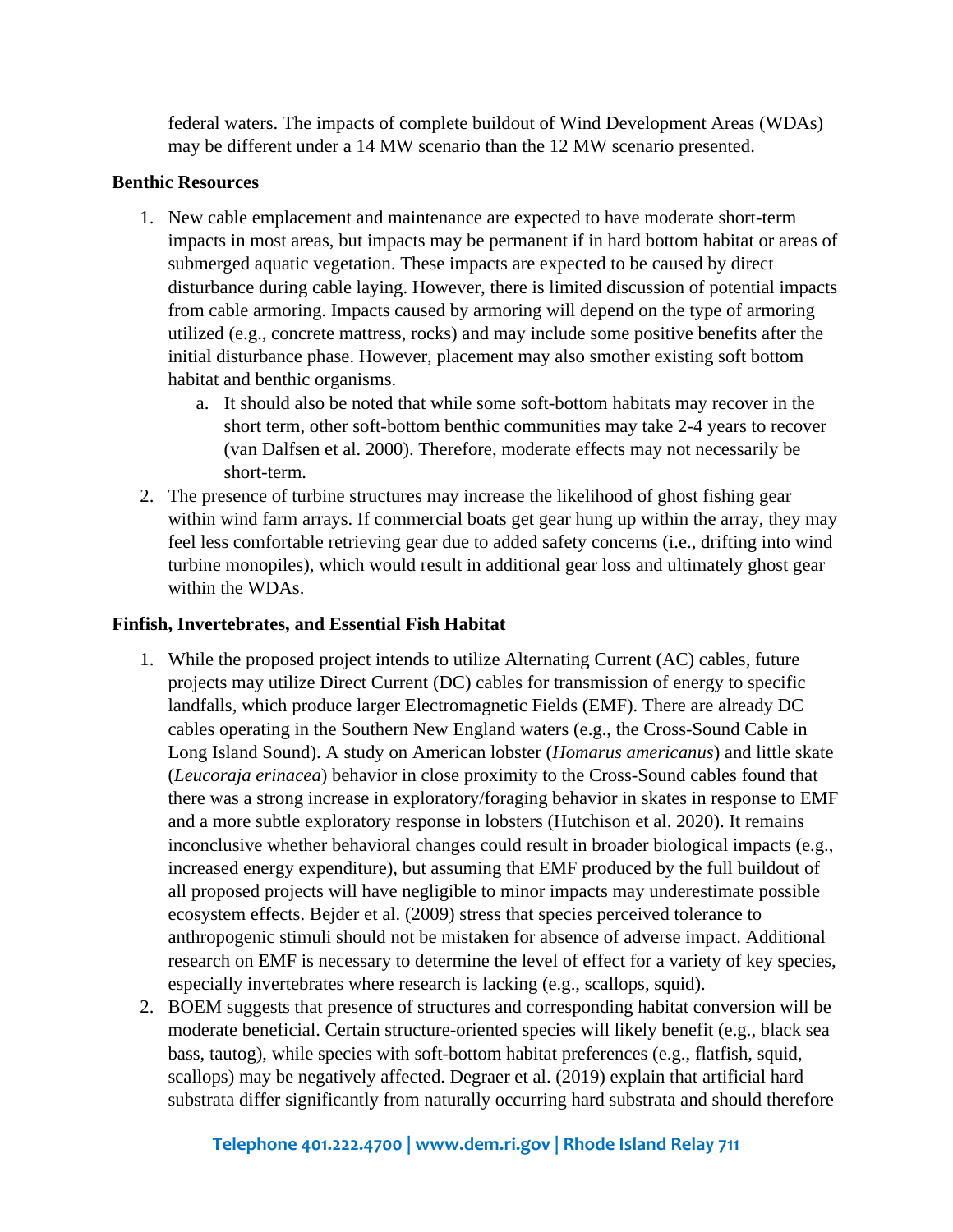not be considered a substitute. Given the value of hard-bottom habitat, it is often assumed that impacts will be lower if wind farms are sited in soft bottom due to their ability to recover more quickly from benthic disturbance (Grabowski et al., 2014), but the number of species and ecosystem functions affected may actually be greater (Henriques et al., 2014; Kritzer et al., 2016). As such, the introduction of hard bottom habitat may add benefits for some species, but negative impacts to soft-bottom preferring species of high ecosystem and economic importance. Further research is needed to elucidate these notions.

- 3. RIDEM agrees that noise associated with pile driving will have at least moderate, but potentially major, impacts during construction.
	- a. For example, longfin inshore squid (*Doryteuthis pealeii*) is an important, high value species for the Rhode Island commercial fishery that has been documented as sensitive to pile driving noise. The species migrates seasonally, moving inshore in the spring and summer, often in large numbers directly north of the Vineyard Wind WDA. Longfin squid have been found to elicit alarm responses and eventually habituation to pile driving noise. There was also "a lack of long-term increased tolerance (in terms of alarm responses) after extended gaps in pile driving bouts", suggesting that squid may exhibit alarm responses each time pile driving is initiated again (Jones et al. 2020). This research demonstrates that squid may adjust to the noise on a daily basis, but increased tolerance may still result in ecologically relevant effects (Bejder et al. 2009). The Woods Hole Oceanographic Institution study (Jones et al. 2020) was unable to assess potential avoidance behavior due to the small size of the experimental chamber; however, it is reasonable to assume the squid may avoid areas where the noise is at highamplitude or intensity based on their startle responses, including jetting. Proposed construction timelines indicate that pile driving activity will occur during summer months, overlapping with the seasonal squid migration and spawning aggregation in the shallow waters south of Martha's Vineyard and Nantucket. Population-level effects may be possible if pile driving of several projects (over ten years, as described within the SEIS) causes disruptions to spawning aggregations for multiple years. Furthermore, effects of pile driving noise on squid eggs (mops) have not been studied.
- 4. Moderate impacts are possible due to the introduction of structure and potential for fish aggregation. It is not yet understood whether fish aggregation around wind turbines is the result of increased fish production resulting from the new structure or represents the same biomass now simply attracted to the structures. More study is necessary to reach a conclusion in this area.

### **Marine Mammals**

1. The SEIS states that "pile-driving activities may affect marine mammals during foraging, orientation, migration, predator detection, social interactions, or other activities (Southall et al. 2007). Whales would be displaced up to 6 hours per day during jacket installation. Thus, foraging disruptions would be temporary and are not expected to last longer than a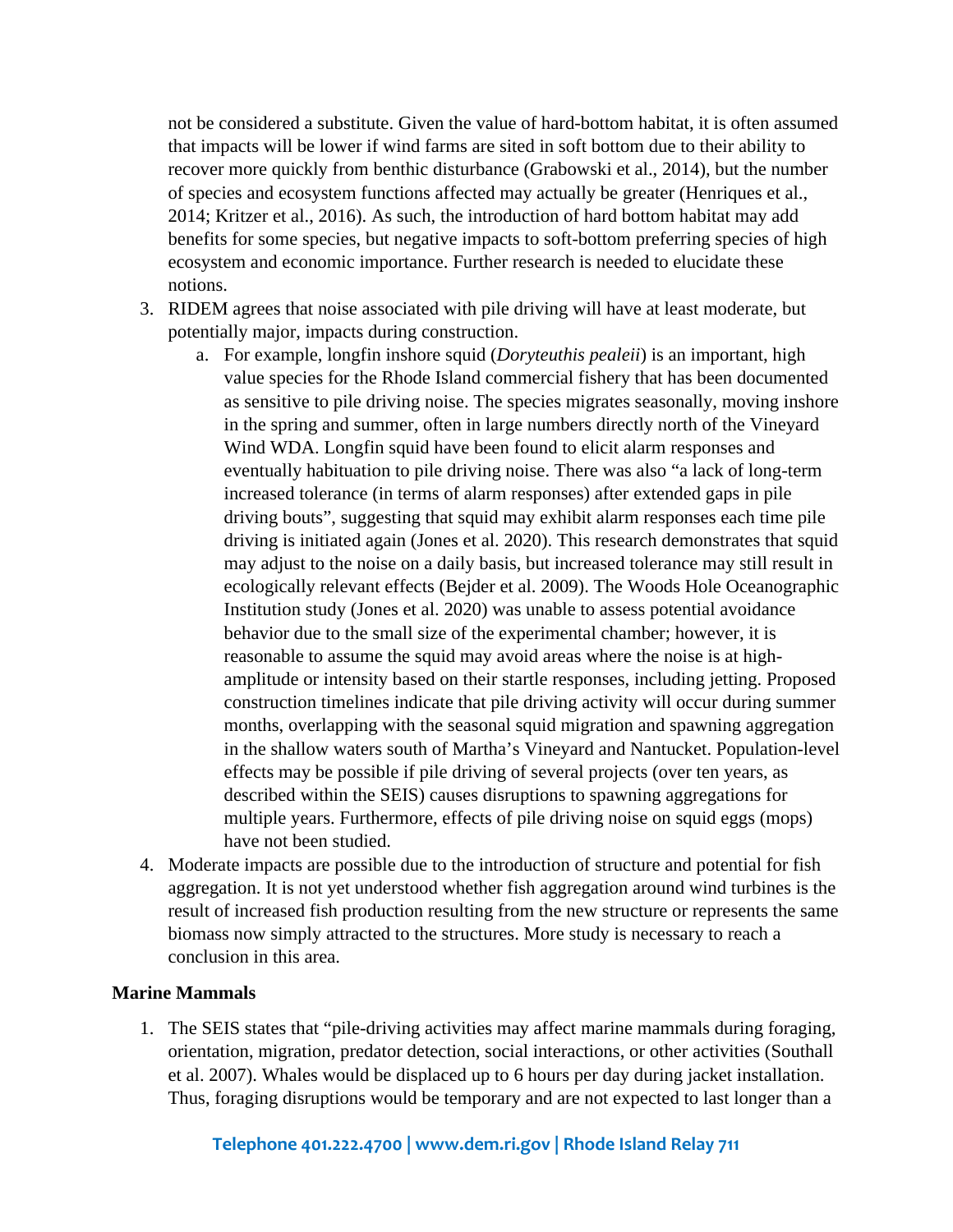day." … "Noise from pile driving would occur during installation of foundations for offshore structures for 4 to 6 hours at a time over a 6- to 12-year period." Given the poor stock size of the federally-endangered North Atlantic Right Whale (NARW) (approximately 411 individuals as of 2019 NOAA update) and the ongoing unusual mortality event (2017-2020), major negative impacts to NARWs specifically are possible, as there are significant concerns about additional anthropogenic and ecosystem changes adversely impacting this depleted population.

- a. The condition of the NARW population is dire. They are listed as endangered under the Endangered Species Act and the population has been declining since 2010.
- b. The Southern New England WDAs occur within an area of year-round right whale presence in the northern half of Statistical Areas 537 and 526. The presence of NARWs south of Martha's Vineyard and Nantucket has also been documented as increasing since at least 2016 (Roberts-Duke and Entre-IEC, 2019). The areas south of Martha's Vineyard and Nantucket are particularly important for NARW growth, reproduction, and survival due to the occurrence of high concentrations of a lipid-rich copepod (*Calanaus finmarchicus*), on which NARWs feed (Pendleton et al. 2012).
- c. Thus, even temporary disruptions to foraging, migration, or social interactions could contribute to declining health and a single death of a NARW could have population level effects.
- d. Nevertheless, RIDEM commends the implementation of soft start procedures and protected species observers, as required by National Oceanic and Atmospheric Administration (NOAA).

## **Sea Turtles**

1. Four sea turtle species (leatherback - *Dermochelys coriacea,* loggerhead - *Caretta caretta,* Kemp's ridley - *Lepidochelys kempii,* and green - *Chelonia mydas*) occur within the Vineyard Wind WDA and coastal waters off Rhode Island and Massachusetts. All species of sea turtles are protected under the Endangered Species Act (ESA); green and loggerhead turtle distinct population segments are listed as threatened under the ESA and Kemp's ridley and leatherback turtles are endangered. RIDEM staff agree that impacts to turtles from pile driving noise may be moderate due to the overlap in seasonal migrations and the proposed timing of wind farm construction. However, use of soft start procedures and protected species observers may help to mitigate these impacts.

## **Commercial Fisheries and For-Hire Recreational Fishing**

- 1. RIDEM strongly recommends that BOEM select Alternative D2 East-West and One-Nautical Mile Wind Turbine Layout alternative for the following reasons:
	- a. This recommendation stems from guidance from the Rhode Island Marine Fisheries Council (RIMFC) via a letter dated October 12, 2018. The RIMFC members "recommend to the Director of DEM and CRMC that all wind power leases off southern New England be required to have turbines set in an east-west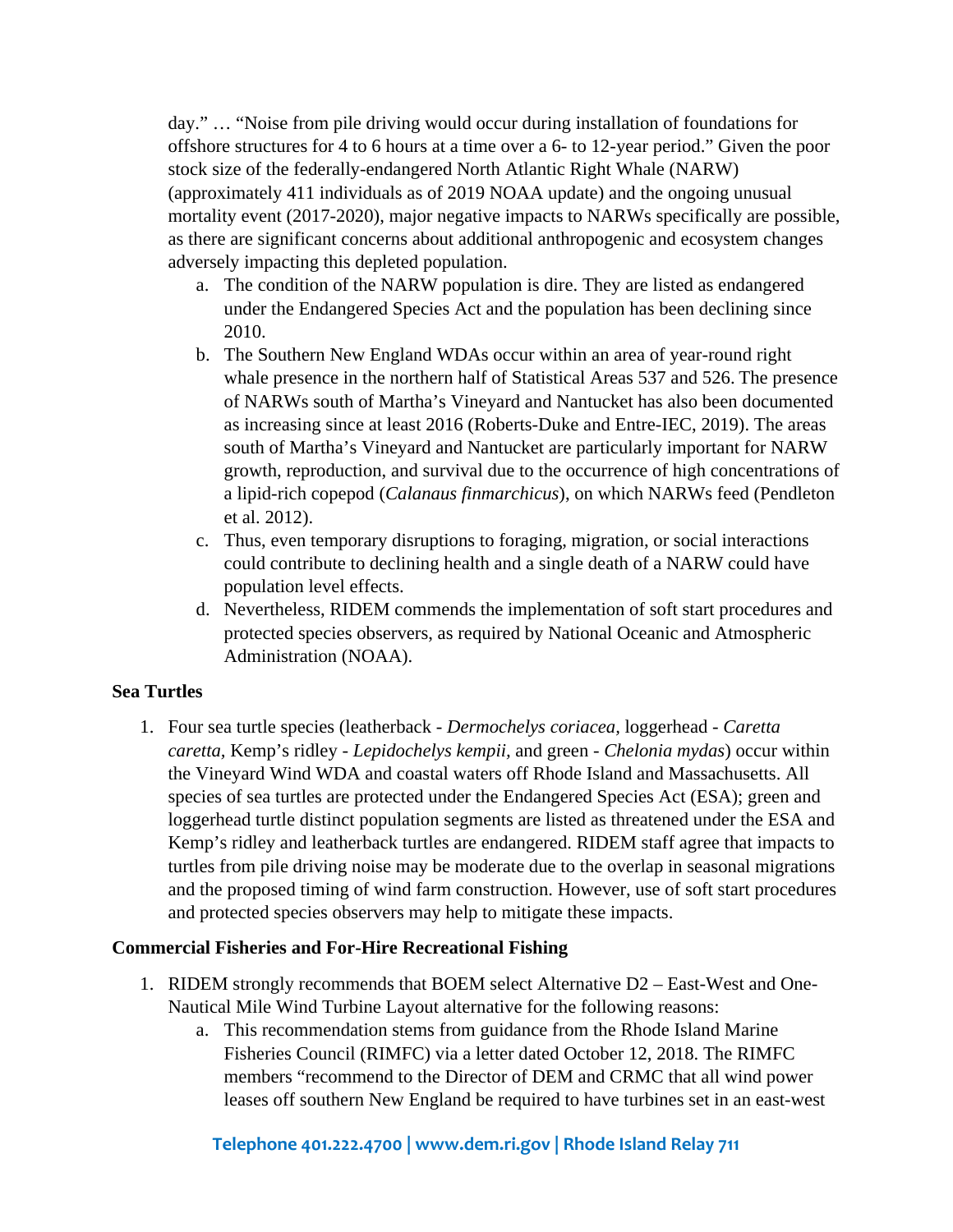pattern with 1 nm of spacing to minimize the negative impacts on historical fishing activities…"

- b. Alternative D2 is also supported by the United States Coast Guard, as described within the Final Report: The Areas Offshore of Massachusetts and Rhode Island Port Access Route Study (MARIPARS) (USCG-2019-0131). The Final MARIPARS recommends:
	- i. "That the MA/RI WEA's turbine layout be developed along a standard and uniform grid pattern with at least three lines of orientation and standard spacing to accommodate vessel transits, traditional fishing operations, and search and rescue (SAR) operations, throughout the MA/RI WEA. The adoption of a standard and uniform grid pattern through BOEM's approval process will likely eliminate the need for the USCG to pursue formal or informal routing measures within the MA/RI WEA at this time."
		- 1. "Lanes for vessel transit should be oriented in a northwest to southeast direction, 0.6 NM to 0.8 NM wide. This width will allow vessels the ability to maneuver in accordance with the COLREGS while transiting through the MA/RI WEA."
		- 2. "Lanes for commercial fishing vessels actively engaged in fishing should be oriented in an east to west direction, 1 NM wide."
		- 3. "Lanes for USCG SAR operations should be oriented in a north to south and east to west direction, 1 NM wide. This will ensure two lines of orientation for USCG helicopters to conduct SAR operations."
- c. Selection of a uniform grid pattern that is contiguous among abutting lease areas (as committed to by the developers Equinor, Mayflower Wind, Ørsted/Eversource, and Vineyard Wind on a letter to the USCG dated November 1, 2019) will improve fishing access within the turbine array and may reduce risk of allision or collision due to more logical navigation patterns.
	- i. Fishing within the Vineyard Wind WDA has been demonstrated to occur primarily in an E-W pattern based on Vessel Monitoring System (VMS) data (SEIS Figure 3.11-1, appendix B.2). This pattern was described to Vineyard Wind on many occasions by the Rhode Island Fishermen's Advisory Board (FAB) and the RIMFC prior to development of the Vineyard Wind Draft Environmental Impact Statement (DEIS) and has now been confirmed by NOAA through analysis of VMS data. Historically, mobile gear fishermen towed gear in a roughly E-W pattern (along loran-C lines), while avoiding fixed gear (e.g., lobster pots) set on the 0 and 5 loran-C lines; this is primarily driven by the Rhode Island Squid, Mackerel, Butterfish fishery (SEIS Figure 3.11-6). This informal agreement between commercial fishery sectors prevented conflicts between mobile and fixed gear fisheries while allowing both to operate fully within the area.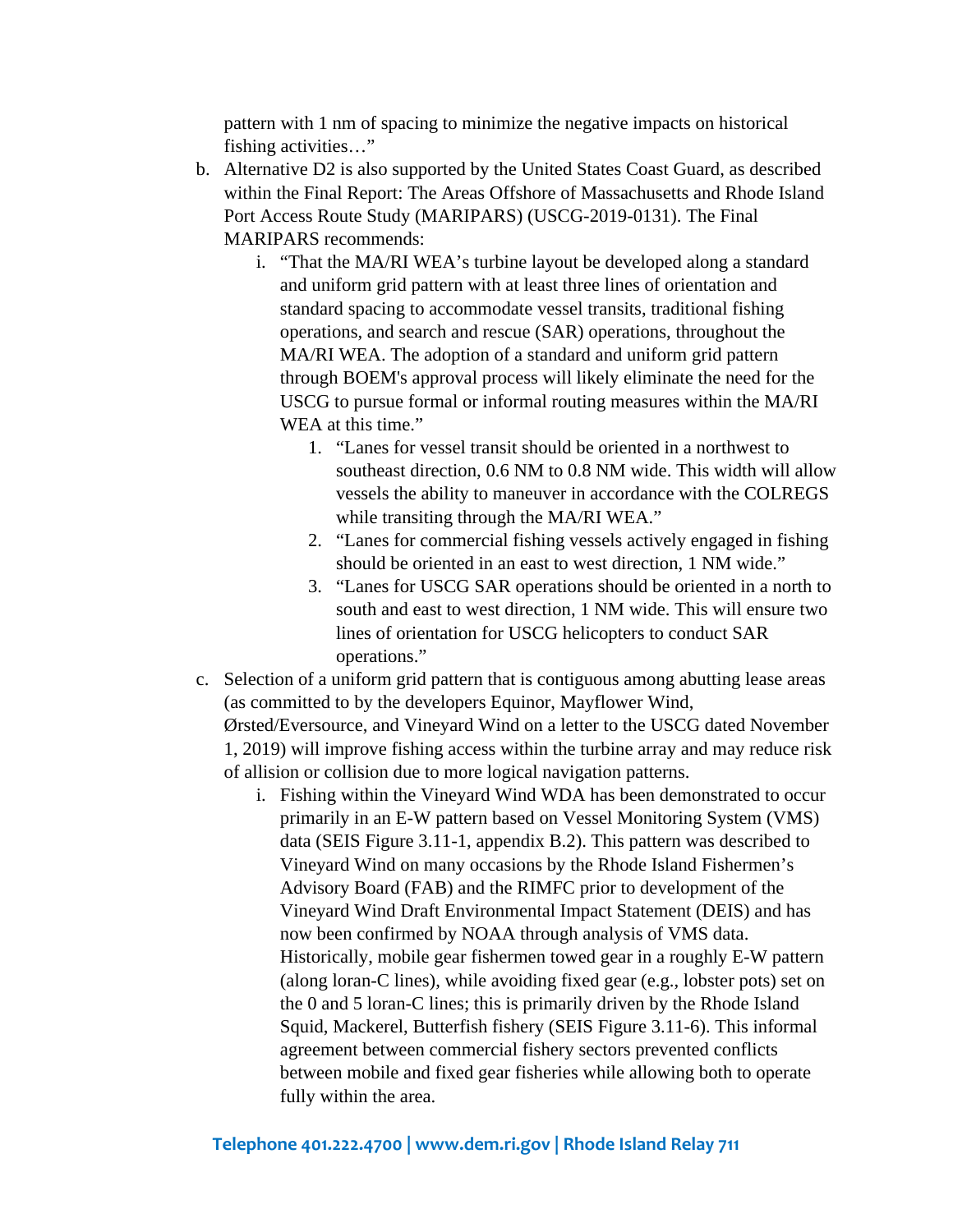- ii. A 1 nm E-W and N-S grid pattern should allow for some vessels to continue towing gear in an E-W fashion between turbine rows, while fixed gear could be set closer to the turbine foundations.
- d. This alternative could also be combined with Alternative F to incorporate a vessel transit lane, as recommended by the Responsible Offshore Development Alliance (RODA).
- 2. RIDEM agrees with the conclusion that the presence of structures (navigation hazard and allisions; entanglement, gear loss, gear damage; space use conflicts) has the potential to cause moderate to major impacts to commercial and recreational fisheries.
	- a. Rhode Island is home to the most heavily-affected port: Little Compton, with 22% exposure to full buildout of all lease areas (SEIS Figure 3.11-4, appendix B.2). While this is a small portion of exposure relative to other port values, it demonstrates that impacts are not evenly distributed. Rhode Island also has the port with the second largest average annual revenue exposed: Port Judith, at \$2.4 million annually. This validates the need for comprehensive mitigation plans for all individual projects moving forward, in addition to the existing Vineyard Wind agreement with the FAB.
- 3. The RIDEM understands why vessel trip reports (VTR) were used to assess economic exposure to the fishing industry of development in all lease areas. However, given that VTRs, and other fishery-dependent data sources, were not designed for the purpose of characterizing the location of fishing activity, multiple data sources should be considered.
	- a. For example, vessel monitoring systems (VMS) provide much more accurate and frequent location information than self-reporting on VTRs. VMS can be linked to VTR and then to dealer reports to determine landings values from given areas. NOAA has the ability to link these datasets through the Data Matching and Imputation System (DMIS) developed to support Amendment 16 to the Northeast Multispecies Fishery Management Plan. The DMIS can link VTRs, VMS, Observer Data, NOAA Vessel Permit data, and other NOAA datasets. Other analyses using VMS already exist to estimate exposure (e.g., RIDEM 2017) and methods (detailed code) have been provided to allow for incorporation of new data.
	- b. Furthermore, the analysis performed to analyze VTR data and understand fishery exposure only includes the areas to be directly developed. Exposure is calculated as the estimated loss if no fishing were to occur within the wind lease areas, which is unlikely; hence it is considered exposure, not loss. Nevertheless, this approach does not address potential losses associated with crowding in areas outside of WDAs or potential avoidance of development areas by target species during certain components of construction (e.g., pile driving).
		- i. If squid avoid the construction zone (as described above) and nearby areas during pile driving, which could occur over ten years for full buildout of the WDAs, reduced catch for squid trawlers may occur.
- 4. RIDEM also agrees with the conclusion that there may be moderate impacts on commercial fisheries as management adjusts to new data and potential changes to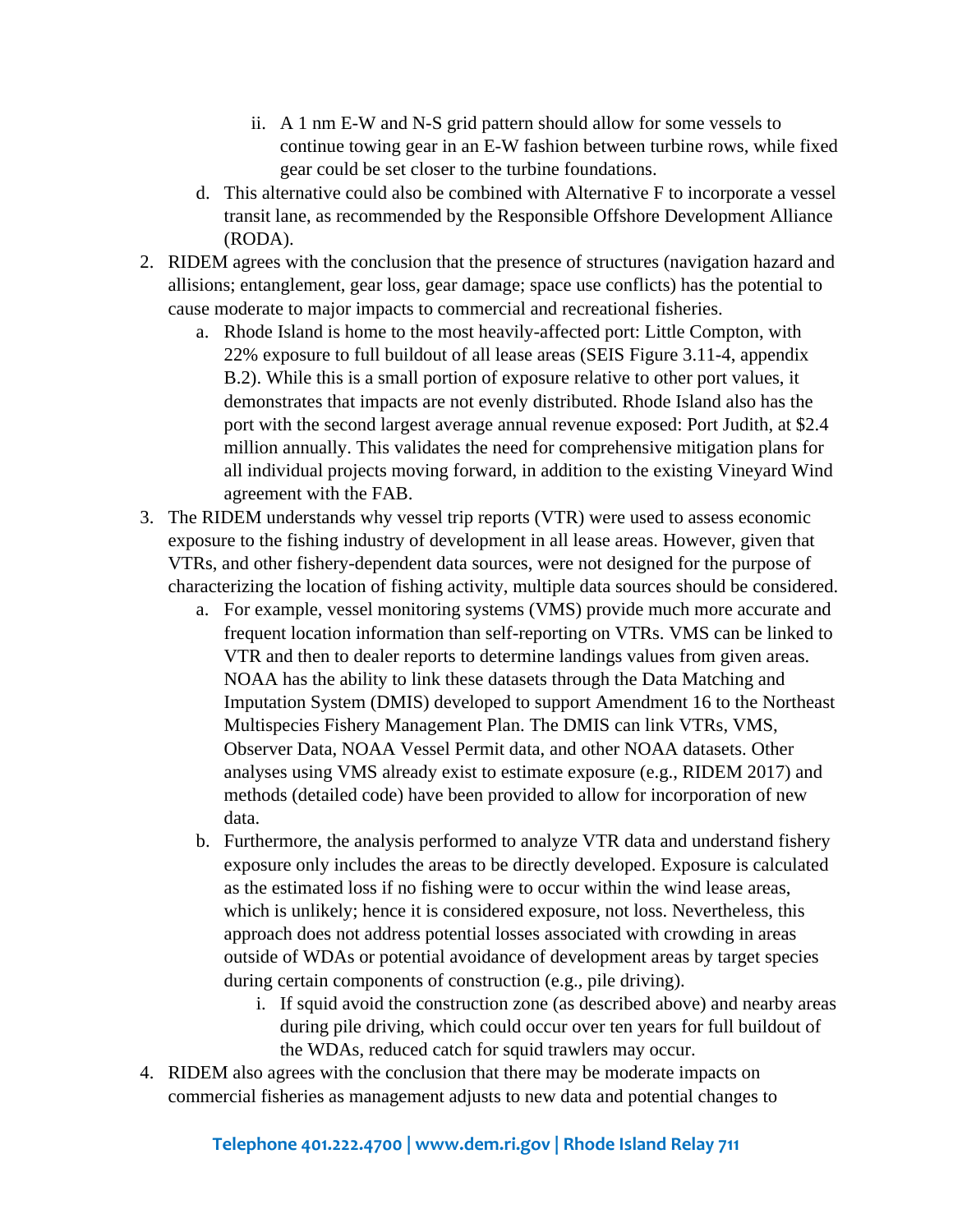fisheries operations; this is tied directly to probable major impacts to federal scientific surveys. RIDEM Division of Marine Fisheries (DMF) staff have concerns about adverse impacts to scientific surveys used to asses status of managed species (targeted and protected species alike). The National Marine Fisheries Service (NMFS) Northeast Fisheries Science Center will lose survey grounds for their bottom trawl survey as projects are developed, and aerial surveys for marine mammals may also be unable to effectively spot and identify marine mammals within wind farm areas due to increased survey height. Loss of survey grounds may make determining stock status more difficult, by increasing uncertainty in assessments, potentially leading to more restrictive fishing regulations. Scientific surveys may need to be revised, restructured, or supplemented with additional surveys (e.g., industry supported surveying).

#### **Birds**

- 1. BOEM argues that impacts to birds from increased foraging opportunities (due to the reef aggregation effect) will be moderate negative or positive, but it is unclear whether they think moderate negative or moderate positive effects are more likely: "Recent studies have found increased biomass for benthic fish and invertebrates, and possibly for pelagic fish, marine mammals, and birds as well (Raoux et al. 2017; Pezy et al. 2018; Wang et al. 2019), indicating that offshore wind farms can generate beneficial permanent impacts on local ecosystems, translating to increased foraging opportunities for individuals of some marine bird species. BOEM anticipates that the presence of structures may result in permanent beneficial impacts. Conversely, increased foraging opportunities could attract marine birds, potentially exposing those individuals to increased collision risk associated with operating WTGs." If the uncertainty surrounding this assessment is large, it should be stated as such.
- 2. "Offshore wind development would add up to 2,021 WTGs (Table A-4). For this analysis, based on the assumption that structures would be spaced 1 nautical mile apart, ample space between WTGs would allow birds that are not flying above WTGs to fly through individual lease areas without changing course or to make minor course corrections to avoid operating WTGs." Can migratory birds and seabirds observe rotating turbine blades well enough to actively avoid the swept area? Martin (2011) contends that birds in flight may predict that the airspace ahead of them is not cluttered when they are in the presence of manmade artefacts like wind turbines. Even if they are looking forward, they may not be able to see obstacles because they cannot predict obstructions. If they cannot effectively observe moving turbine blades, avoidance becomes less likely.

#### **Bats**

1. The inclusion of up to 100 miles offshore for potential tree bat occurrence is logical, as multiple species have demonstrated the ability to fly considerable distances (up to 130 km) offshore during migration (Peterson et al. 2016). However, the assertion that impacts will be negligible because bats use of offshore habitat is limited is unsubstantiated within the SEIS.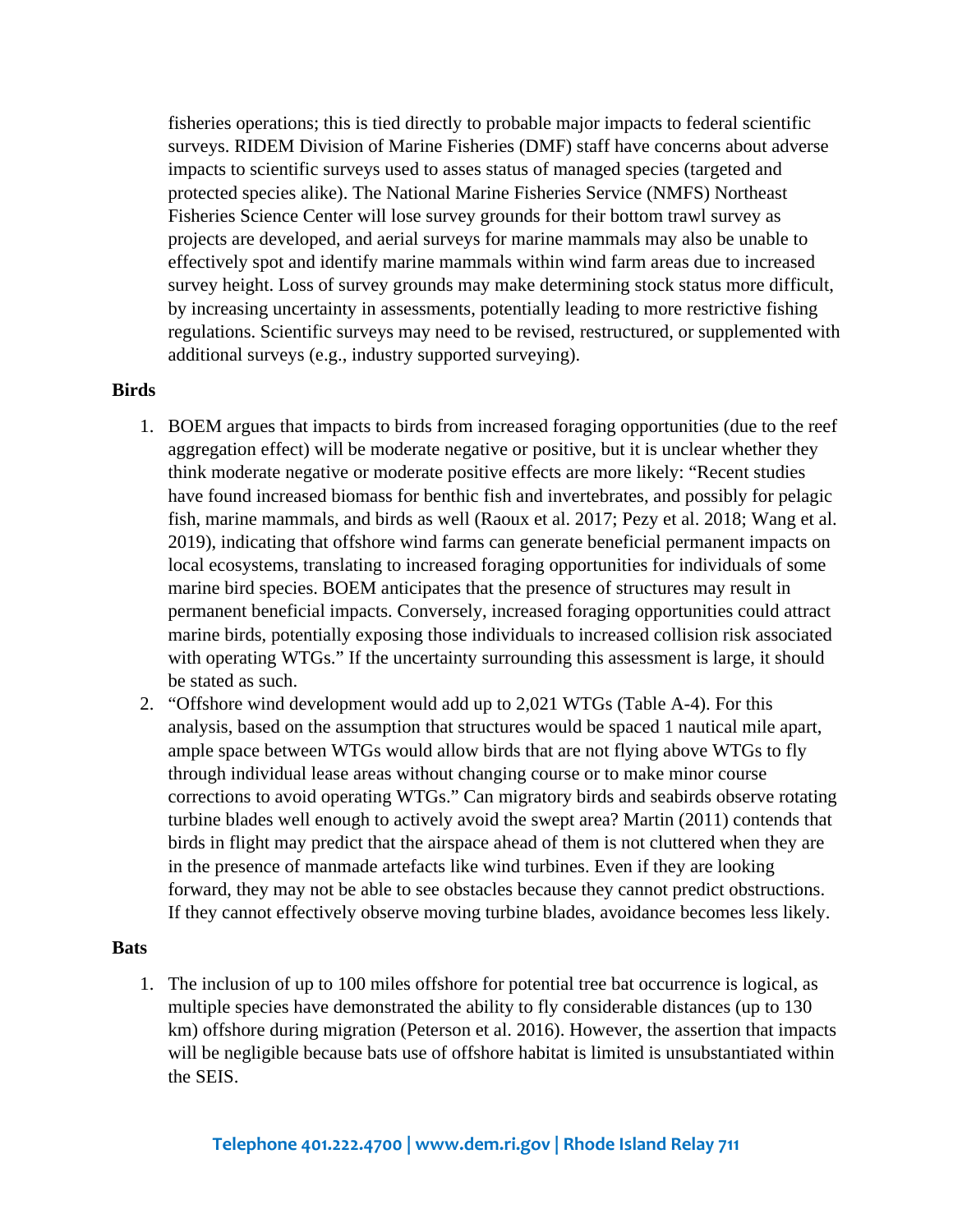- a. Offshore habitat use may be limited to migrations, but mortality during migrations may be significant, as migratory bat species are disproportionately affected by wind turbines because they appear to be attracted to turbine structures (USGS 2014).
- b. Few studies have monitored bat activity far offshore and numbers of bats utilizing the WDAs during migration are not known.
- c. Moreover, monitoring of mortalities associated with offshore wind farms is challenging, as injured or deceased bats fall into the water and may not be documented. The University of Rhode Island is conducting ongoing research funded by BOEM on bats at the Block Island Wind Farm (Using Nanotags to Measure Shorebird and Bat Responses to Offshore Wind Turbines (AT 17-01)), but results are not available at this time.

The RIDEM is pleased to provide comments regarding the Supplement to the Draft Environmental Impact for Vineyard Wind 1 Offshore Wind Energy Project. Should you have any questions regarding these recommendations, please feel free to contact Julia Livermore (julia.livermore@dem.ri.gov; 401-423-1937).

Sincerely,

Savet Kir

Janet Coit **Director**